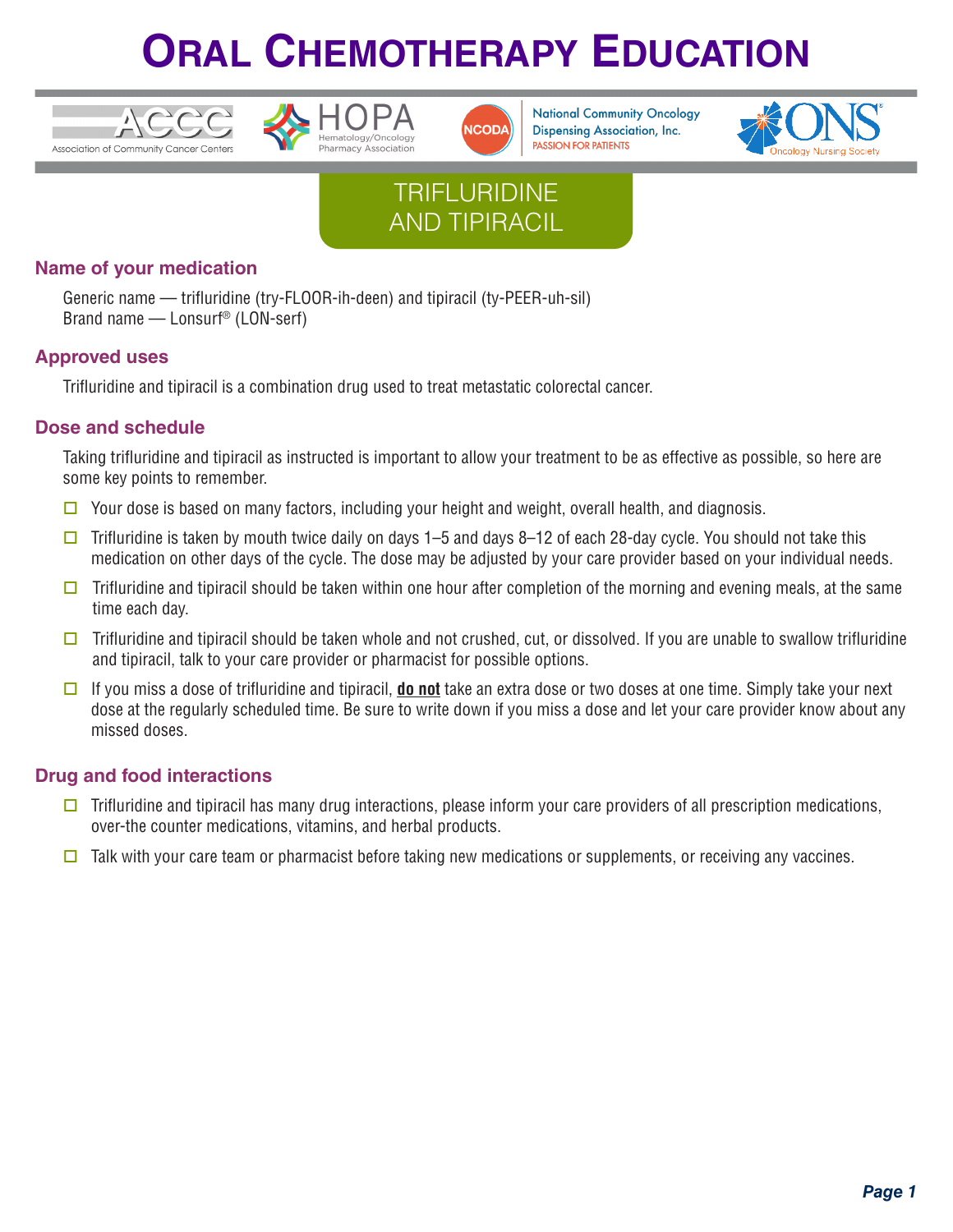





**National Community Oncology Dispensing Association, Inc. PASSION FOR PATIENTS** 



## **TRIFLURIDINE** AND TIPIRACIL

### **Storage and handling**

Handle trifluridine and tipiracil with care. Just like when chemotherapy is given into the vein, this drug can be toxic, and exposure of the drug to others should be limited.

- G Store trifluridine and tipiracil at room temperature (68°F–77°F) in a dry location away from light.
- $\Box$  Keep trifluridine and tipiracil out of reach of children and pets.
- $\Box$  Leave trifluridine and tipiracil in the provided packaging until it is ready to be taken.
- **D** Whenever possible, you should give trifluridine and tipiracil to yourself and follow the steps below. If a family member, friend, or caregiver needs to give the trifluridine and tipiracil to you, they also need to follow these steps:
	- 1. Wash hands with soap and water.
	- 2. Put on gloves to avoid touching the medication. (Gloves are not necessary if you give the drug to yourself.)
	- 3. Gently transfer the trifluridine and tipiracil from its package to a small medicine or other disposable cup.
	- 4. Administer the medicine immediately by mouth with water.
	- 5. Remove gloves and do not use them for anything else.
	- 6. Throw gloves and medicine cup in household trash.
	- 7. Wash hands with soap and water.
- $\Box$  If a daily pill box or pill reminder will be used, contact your care team before using:
	- The person filling the box or reminder should wear gloves (gloves are not necessary if you are filling the box or reminder).

• When empty, the box or reminder should be washed with soap and water before refilling. Be sure to wash hands with soap and water after the task is complete, whether or not gloves are worn

- $\Box$  If you have any unused trifluridine and tipiracil, **do not** throw it in the trash and **do not** flush it down the sink or toilet. Talk to your care provider or pharmacist about proper disposal of trifluridine and tipiracil.
- $\square$  If you are traveling, put your trifluridine and tipiracil's packaging in a sealed plastic bag. Ask your pharmacist if any additional travel precautions are needed.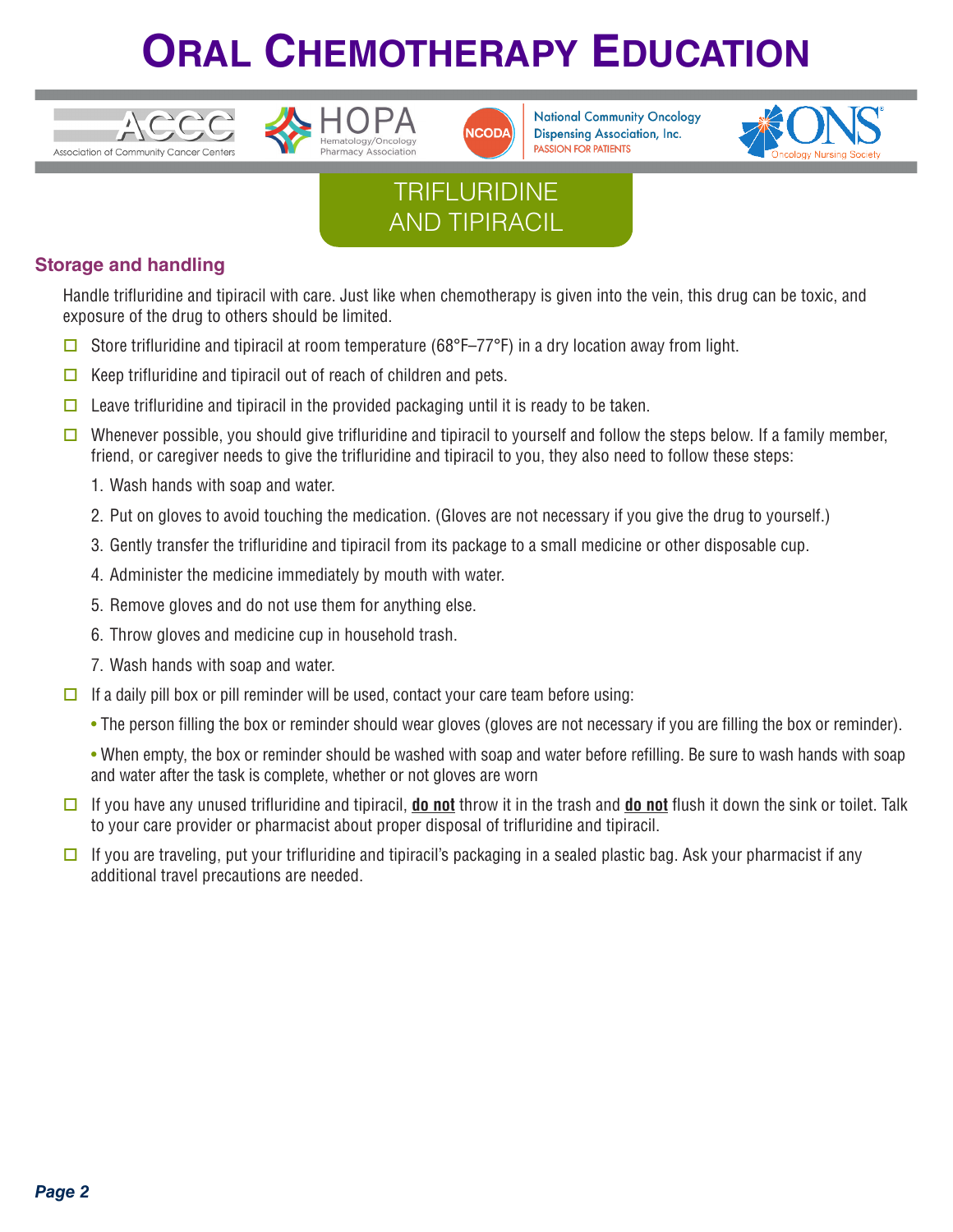





**National Community Oncology Dispensing Association, Inc. PASSION FOR PATIENTS** 



## **TRIFLURIDINE** AND TIPIRACIL

#### **Side Effects of Trifluridine and Tipiracil**

Below are common side effects that have been known to happen in about one third or more of patients taking trifluridine and tipiracil are listed on the left side of this table. You **MAY NOT** experience these side effects. Options to help manage any side effects that do occur are included on the right side of this table. These should be discussed with your care provider. If you experience any side effect you cannot manage or that is not listed here, contact your care provider.

| <b>Possible Side Effect</b>                                                                  | <b>Management</b>                                                                                                                                                                                                                                                                                                                                                                                                                                                                                                                                                                                                                                                                                                                                                                                             |
|----------------------------------------------------------------------------------------------|---------------------------------------------------------------------------------------------------------------------------------------------------------------------------------------------------------------------------------------------------------------------------------------------------------------------------------------------------------------------------------------------------------------------------------------------------------------------------------------------------------------------------------------------------------------------------------------------------------------------------------------------------------------------------------------------------------------------------------------------------------------------------------------------------------------|
| <b>Decreased</b><br>hemoglobin, part of<br>the red blood cells that<br>carry iron and oxygen | Your hemoglobin should be monitored by a simple blood test. When your hemoglobin is low,<br>you may notice that you get tired or fatigued more easily.<br>Try to get 7-8 hours of sleep per night.<br>Avoid operating heavy machinery if you feel too tired.<br>Find a balance between work and rest.<br>Stay as active as possible, but know that it is okay to rest as needed.<br>• You might notice that you are more pale than usual.<br>Let your care provider know right away if you experience:<br>Shortness of breath<br>$\bullet$<br><b>Dizziness</b><br>Palpitations                                                                                                                                                                                                                                |
| <b>Decreased white</b><br>blood cells (WBCs)<br>and increased risk for<br>infection          | Your WBCs should be monitored by a simple blood test. When your WBCs are low, you are at<br>a greater risk of having an infection. Take the following precautions to protect yourself from<br>infection.<br>Wash your hands often, especially before eating and after using the bathroom.<br>Avoid crowds and people with fevers, flu, or other infection.<br>Bathe regularly to keep good personal hygiene.<br>$\bullet$<br>Contact your care provider if you experience any signs or symptoms of an infection such as:<br>Fever (temperature more than 100.4°F or 38°C)<br>Chills<br>$\bullet$<br>• Sore throat<br>Burning with urination<br>Unusual tiredness<br>A sore that becomes red, is draining, or does not heal<br>Check with your care provider before taking any medicine for a fever or chills. |
|                                                                                              | Continued on the next page                                                                                                                                                                                                                                                                                                                                                                                                                                                                                                                                                                                                                                                                                                                                                                                    |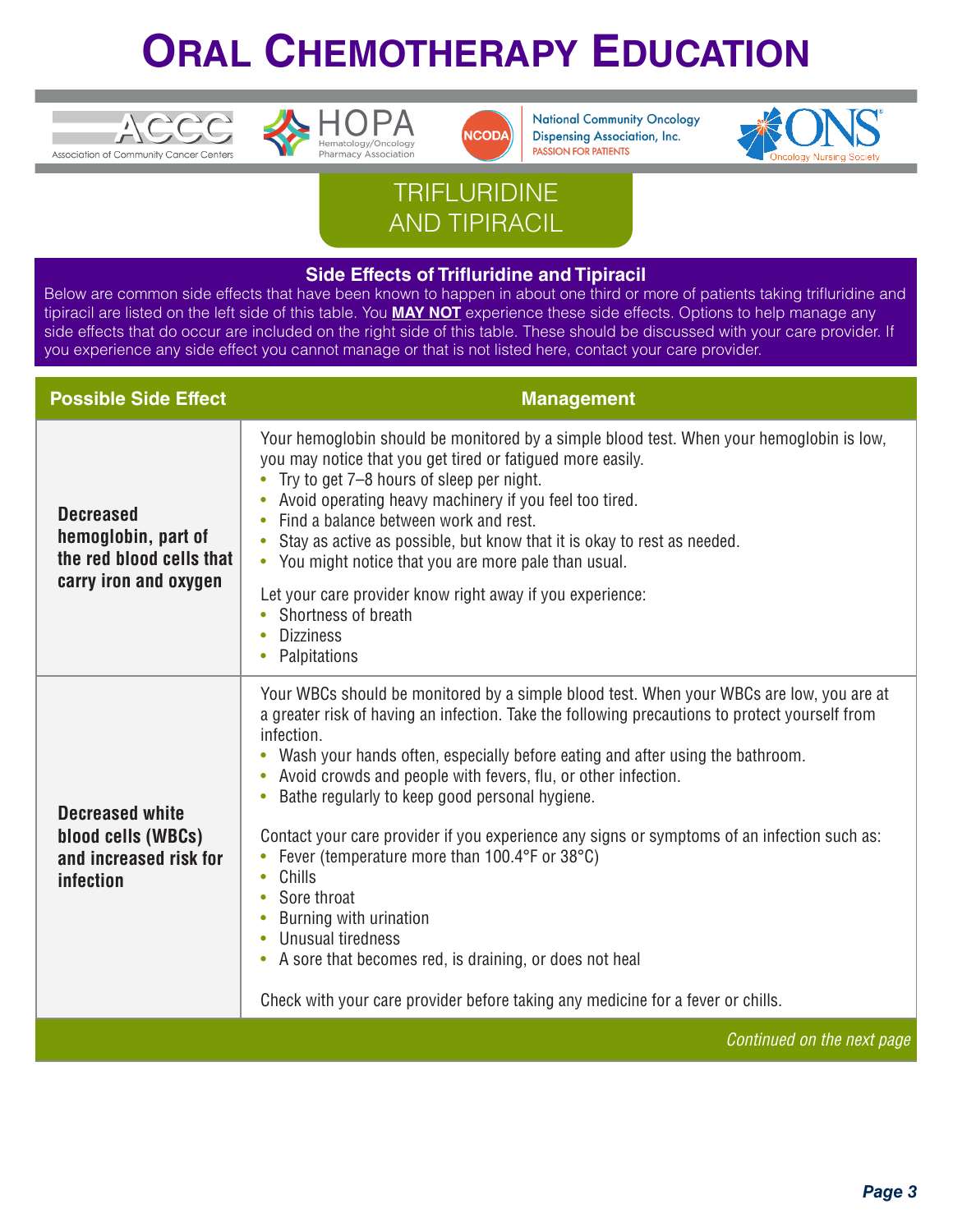





**National Community Oncology Dispensing Association, Inc.** PASSION FOR PATIENTS



## **TRIFLURIDINE** AND TIPIRACIL

| <b>Possible Side Effect</b>                                          | <b>Management</b>                                                                                                                                                                                                                                                                                                                                                                                                                                                                                                                                                                                                         |
|----------------------------------------------------------------------|---------------------------------------------------------------------------------------------------------------------------------------------------------------------------------------------------------------------------------------------------------------------------------------------------------------------------------------------------------------------------------------------------------------------------------------------------------------------------------------------------------------------------------------------------------------------------------------------------------------------------|
| <b>Fatigue</b>                                                       | You may be more tired than usual or have less energy.<br>Stay as active as possible, but know it is okay to rest as needed, too.<br>Try to do some activity every day.<br>$\bullet$<br>Plan your activities, and do them at a time of day when you feel a bit more energetic.<br>• Avoid operating heavy machinery if you feel too tired.                                                                                                                                                                                                                                                                                 |
| <b>Nausea or vomiting</b>                                            | • Eat and drink slowly.<br>• Drink 8-10 glasses of water or fluid each day unless your care provider has instructed you to<br>limit your fluid intake.<br>• Eat small, frequent meals throughout the day rather than a few large meals.<br>Eat bland foods; avoid spicy, fried, and greasy foods.<br>$\bullet$<br>Avoid vigorous exercise immediately after eating.<br>$\bullet$<br>Don't lie down immediately after eating.<br>$\bullet$<br>• Avoid strong odors.                                                                                                                                                        |
|                                                                      | Let your provider know if you experience nausea or vomiting. Your provider may prescribe<br>medication to help with the nausea and vomiting.                                                                                                                                                                                                                                                                                                                                                                                                                                                                              |
| <b>Decreased platelet</b><br>count and increased<br>risk of bleeding | Your platelets should be monitored by a simple blood test. When they are low, you may bruise<br>or bleed more easily than usual.<br>• Use caution to avoid bruises, cuts, or burns.<br>Blow your nose gently, and do not pick your nose.<br>$\bullet$<br>Brush your teeth gently with a soft toothbrush, and maintain good oral hygiene.<br>• When shaving, use an electronic razor instead of razor blades.<br>• Use a nail file instead of nail clippers.<br>Call your care provider if you have bleeding that won't stop. Examples include:<br>• A bloody nose that bleeds for more than five minutes despite pressure |
|                                                                      | • A cut that continues to ooze despite pressure<br>• Gums that bleed excessively when you floss or brush                                                                                                                                                                                                                                                                                                                                                                                                                                                                                                                  |
|                                                                      | Seek medical help immediately if you experience any severe headaches, observe blood in your<br>urine or stool, cough up blood, or experience prolonged and uncontrollable bleeding.                                                                                                                                                                                                                                                                                                                                                                                                                                       |
|                                                                      | You may need to take a break or hold your medication for medical or dental procedures. Talk<br>to your care provider or dentist before any scheduled procedures.                                                                                                                                                                                                                                                                                                                                                                                                                                                          |
|                                                                      | Continued on the next page                                                                                                                                                                                                                                                                                                                                                                                                                                                                                                                                                                                                |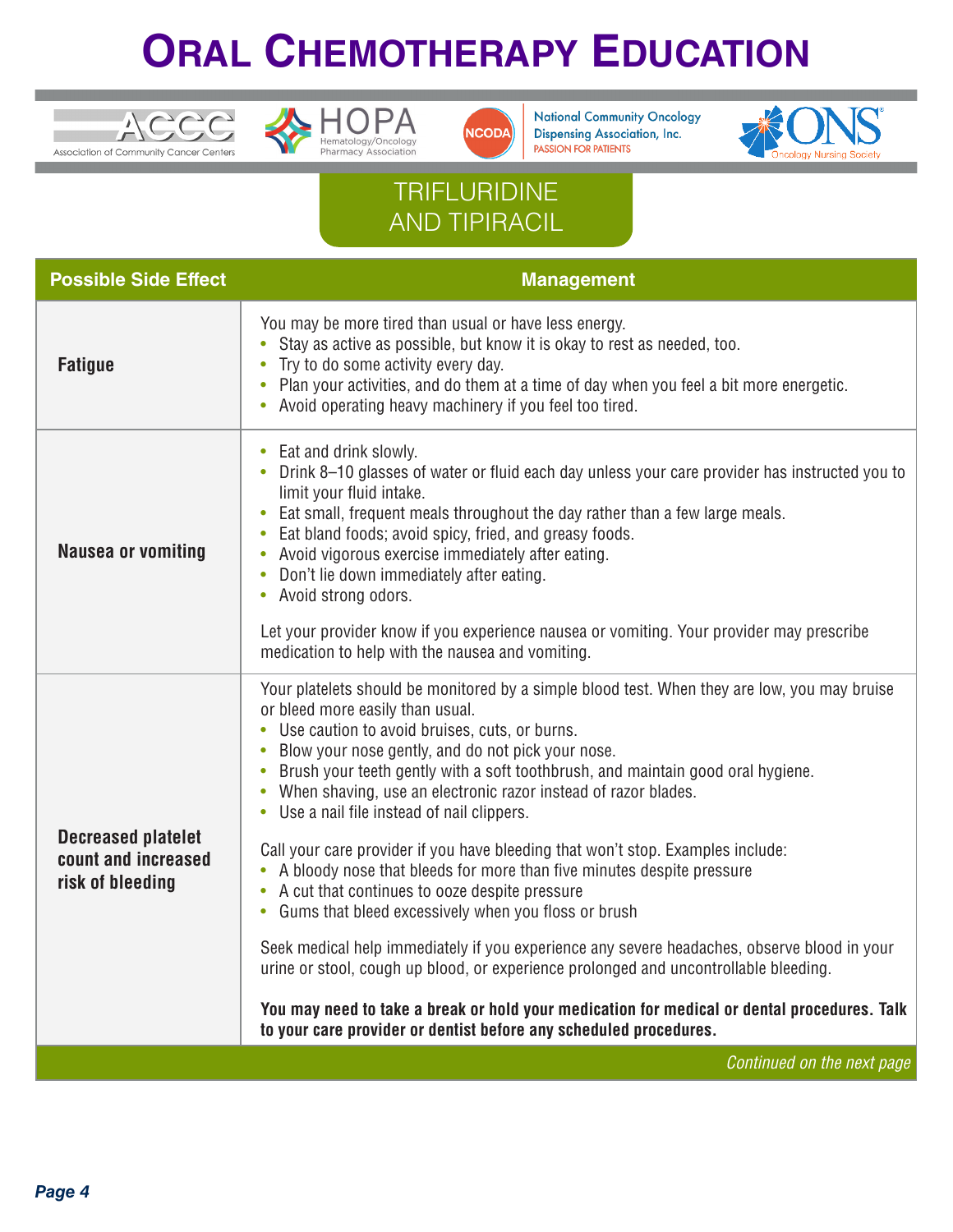





**National Community Oncology Dispensing Association, Inc. PASSION FOR PATIENTS** 



## **TRIFLURIDINE** AND TIPIRACIL

| <b>Possible Side Effect</b>                           | <b>Management</b>                                                                                                                                                                                                                                                                                                                                                                                                                                                                                                                                                                                                                          |
|-------------------------------------------------------|--------------------------------------------------------------------------------------------------------------------------------------------------------------------------------------------------------------------------------------------------------------------------------------------------------------------------------------------------------------------------------------------------------------------------------------------------------------------------------------------------------------------------------------------------------------------------------------------------------------------------------------------|
| Decreased appetite or<br>weight loss                  | Talk to your care provider if you notice a decrease in weight while taking this medication.<br>When you do not feel like eating, try:<br>Eat small, frequent meals instead of three large meals each day.<br>Keep snacks nearby so you can eat when you feel hungry.<br>Drink liquid nutritional supplements.<br>Drink 8-10 glasses of water or fluid each day, especially if you are not eating, unless your<br>care provider has instructed you to limit your fluid intake.                                                                                                                                                              |
| Diarrhea (loose and/<br>or urgent bowel<br>movements) | Monitor how many bowel movements you have each day.<br>Drink 8–10 glasses of water or fluid each day unless your care provider has instructed you to<br>limit your fluid intake.<br>Eat small, frequent meals throughout the day rather than a few large meals.<br>Eat bland, low-fiber foods, such as bananas, applesauce, potatoes, chicken, rice, and toast.<br>Avoid high-fiber foods, such as raw vegetables, raw fruits, and whole grains.<br>Avoid foods that cause gas, such as broccoli and beans.<br>$\bullet$<br>Avoid lactose-containing foods, such as yogurt and milk.<br>$\bullet$<br>Avoid spicy, fried, and greasy foods. |
|                                                       | Contact your provider if any of the following occur:<br>• The number of bowel movements you have in a day increases by four or more.<br>• You feel dizzy or lightheaded.<br>Your care provider may recommend an over-the-counter medication called loperamide (Imodium®)                                                                                                                                                                                                                                                                                                                                                                   |
|                                                       | to help with your diarrhea, but talk to your care provider before starting this medication.                                                                                                                                                                                                                                                                                                                                                                                                                                                                                                                                                |

### **Serious side effects of trifluridine and tipiracil**

 $\square$  Bone marrow suppression is a decrease in the number of white blood cells, red blood cells and platelets that can be severe with Trifluridine/Tipiracil. Speak to your care team to know when you need to have laboratory tests done to monitor your blood cell counts. You also may need to take a break or "hold" your medication for medical or dental procedures. Talk to your care provider or dentist before any scheduled procedures.

If you experience ANY uncontrolled side effect, call your physician or healthcare center immediately:

\_\_\_\_\_\_\_\_\_\_\_\_\_\_\_\_\_\_\_\_\_\_\_\_\_\_\_\_\_\_\_\_\_\_\_\_\_\_\_\_\_\_\_\_\_\_\_\_\_\_\_\_\_\_\_\_\_\_\_\_\_\_\_\_\_\_\_ **(INSTITUTIONAL CONTACT INFO)**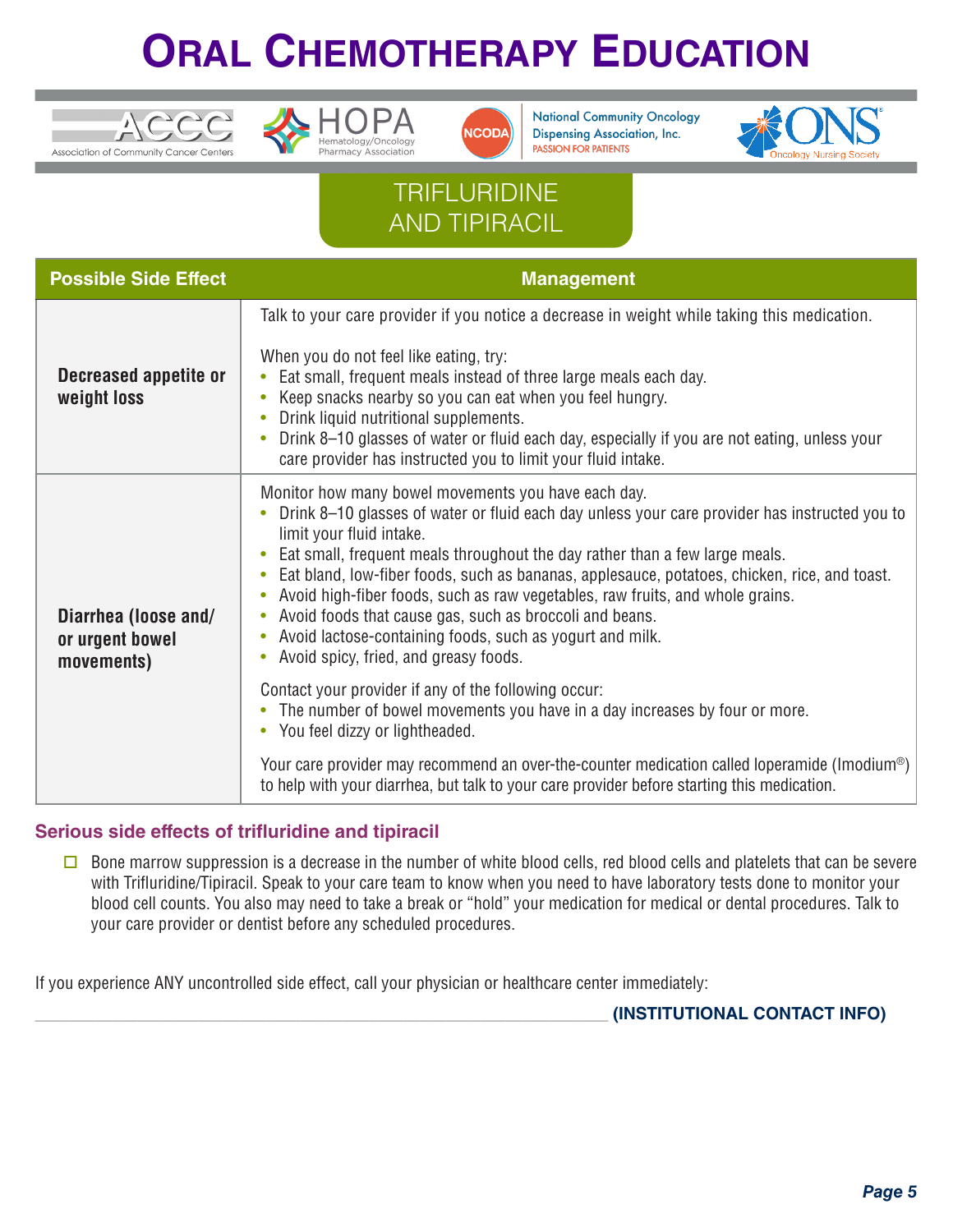





**National Community Oncology Dispensing Association, Inc. PASSION FOR PATIENTS** 



## **TRIFLURIDINE** AND TIPIRACIL

### **Handling body fluids and waste**

Since trifluridine and tipiracil remains in your body for several days after it is taken, some of the drug may be present in urine, stool, sweat, or vomit. Once you have started to take trifluridine and tipiracil, it is important to know the following instructions every day for as long as your treatment lasts. This is to keep yourself, loved ones, and the environment as safe as possible.

- $\Box$  Pregnant women should avoid touching anything that may be soiled with body fluids from the patient.
- $\Box$  Toilet and septic systems
	- You may use the same toilet, septic tank, and/or sewer that you usually use. If you have a low-flow toilet, close the lid and flush twice to ensure all waste has been discarded.
	- If the toilet or toilet seat becomes soiled with urine, stool, or vomit, clean the surfaces before other people use the toilet.
	- Wash hands with soap and water after using the toilet.
- $\Box$  If you need a bedpan, be sure your caregiver knows to wear gloves to assist with cleanup and to wash the bedpan with soap and water every day.
- $\Box$  If you do not have good control of bladder or bowels, use a disposable pad with a plastic back, a diaper, or a sheet to absorb body waste.
- Wash any skin that has been exposed to body waste or trifluridine and tipiracil with soap and water.
- $\Box$  Linens or clothing that are soiled with body fluids or body waste should be washed separately from other linens and clothing. If you do not have a washer, place the soiled linens in a plastic bag until they can be washed.
- $\Box$  Wash hands with soap and water after touching linens or clothing that may be soiled with body fluids.

#### **Pregnancy, sexual activity, and contraception**

- **O** Women should not become pregnant and men should not get a partner pregnant while taking trifluridine and tipiracil. Women of childbearing age and potential should use effective contraception during therapy and for at least 6 months after the final dose of trifluridine and tipiracil. Men of childbearing age and potential should use effective contraception, including condoms, during therapy and for a minimum of three months after the last dose of trifluridine and tipiracil.
- $\Box$  Effective contraception could include one or more of the following: oral contraceptive, barrier methods, etc.
- $\square$  Do not breastfeed while taking trifluridine and tipiracil and for one day after the last dose of trifluridine and tipiracil.
- $\Box$  Please inform your care provider if you become pregnant.
- $\Box$  It is safe to hug and kiss. Special precautions may be needed for sexual activity while on oral chemotherapy, and you are encouraged to ask your care provider encouraged to ask your care provider.